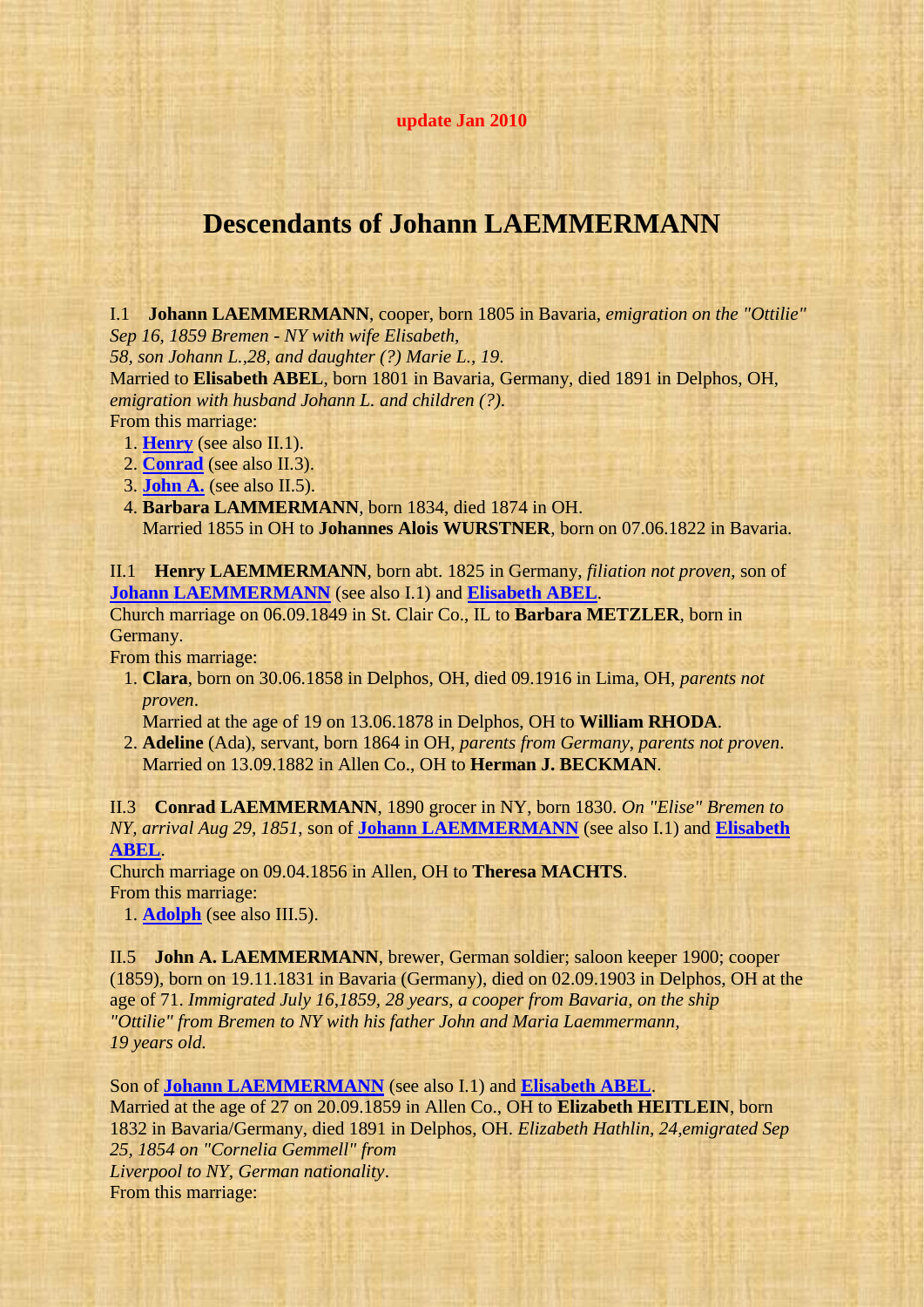- 1. **Annie**, dressmaker 1900, born on 08.02.1863 in Delphos, OH, died on 20.11.1952 in Van Wert, OH at the age of 89.
- 2. **[John](#page-1-1)** *Ernst* (see also III.9).
- 3. **Elizabeth**, domestic, born 1869 in OH. Married to **George KIEFER**.
- 4. **[Frederick](#page-1-2)** (Fred) (see also III.13).
- 5. **William F.** Born on 08.10.1870 in Delphos, OH, died on 14.10.1941 in Delphos, OH at the age of 71.

<span id="page-1-3"></span>Married to **Margaret NN**.

<span id="page-1-0"></span>III.5 **Adolph LAEMMERMANN**, brewer/laborer 1920; 1882: conducts a saloon; 1930 laborer in tank factory in Fort Wayne, born 00.04.1857 in OH, *parents from Germany*, died bef.1936, son of **[Conrad LAEMMERMANN](#page-0-1)** (see also II.3) and **[Theresa MACHTS](#page-0-5)**.

Married (1) on 21.12.1882 in Allen Co.,Indiana to **Amelie JULEROT**, born in Switzerland, died bef. 1908, *1900 : not mentioned*. *Other source: Adelle Inellerat*, *other source:* 

*21.12.1882 Adelle Inellerat (from Germany or Switzerland?)*.

Married (2) on 01.06.1902 in Ontario, Canada to **Mary LEICHNER**, born 1860-63 in OH. From the first marriage:

- 1. **[George H.](#page-2-0)** (see also IV.1).
- 2. **Edna**, 1910 laundress, born on 14.10.1886 in OH. Married at the age of 27 on 17.03.1914 in Fort Wayne,Indiana to **George MINTON**.
- 3. **[Sylvester P.](#page-2-1)** (see also IV.5).
- 4. **Marguerite Cecil**, born on 22.09.1889 in IN, died on 16.07.1983 in San Diego, CA at the age of 93.

Married to **Nn CLIFTON**.

<span id="page-1-1"></span>III.9 **John** *Ernst* **LAEMMERMANN**, 1910: laborer/handle factory, born on 09.01.1867 in van Wert Co.,Delphos, OH, died on 18.06.1943 in Delphos, Allen, OH at the age of 76, buried on 21.06.1943 in St. John's, son of **[John A. LAEMMERMANN](#page-0-2)** (see also II.5) and **[Elizabeth HEITLEIN](#page-0-6)**.

Married at the age of 25 on 10.05.1892 to **Mary Jane TAYLOR**, 24 years old, born on 15.05.1867 in Delphos, OH, died on 23.04.1948 in Delphos, OH at the age of 80. *Mother: Margaret Taylor, b. 1842 Ireland (census 1910)*.

From this marriage:

- 1. **Marguerite**, born on 21.10.1893, died on 12.11.1901 in Delphos, OH at the age of 8, buried in Marion, St. John's.
- 2. **Lucille LEMMERMAN**, born 01.1895 in OH. Married to **A.D. WILHELM**, pool room (1920), born 1894.
- 3. **Irma M. LAEMMERMAN**, born on 31.07.1905 in OH, died on 29.05.1988 in Delphos, Allen Co., OH at the age of 82.

Married at the age of 21 on 09.11.1926 in Delphos, OH to **John Edward Jr. MUELLER**, 19 years old, born on 12.11.1906 in Delphos, OH, died on 16.05.1936 in Delphos, OH at the age of 29.

<span id="page-1-2"></span>III.13 **Frederick** (Fred) **LAEMMERMANN**, tailor; runs a saloon in 1903, born 00.10.1869 in Delphos, OH, died on 14.10.1941 in Delphos, OH, son of **[John A. LAEMMERMANN](#page-0-2)** (see also II.5) and **[Elizabeth HEITLEIN](#page-0-6)**.

Married on 14.02.1891 to **Margaret BREESE**, died on 06.12.1897. From this marriage:

<span id="page-1-4"></span>1. **[Walter E. LAEMMERMAN](#page-2-2)** (see also IV.14).

2. **Rubine** (Ruby) **LAEMMERMAN**, born on 15.03.1894 in Delphos, OH.